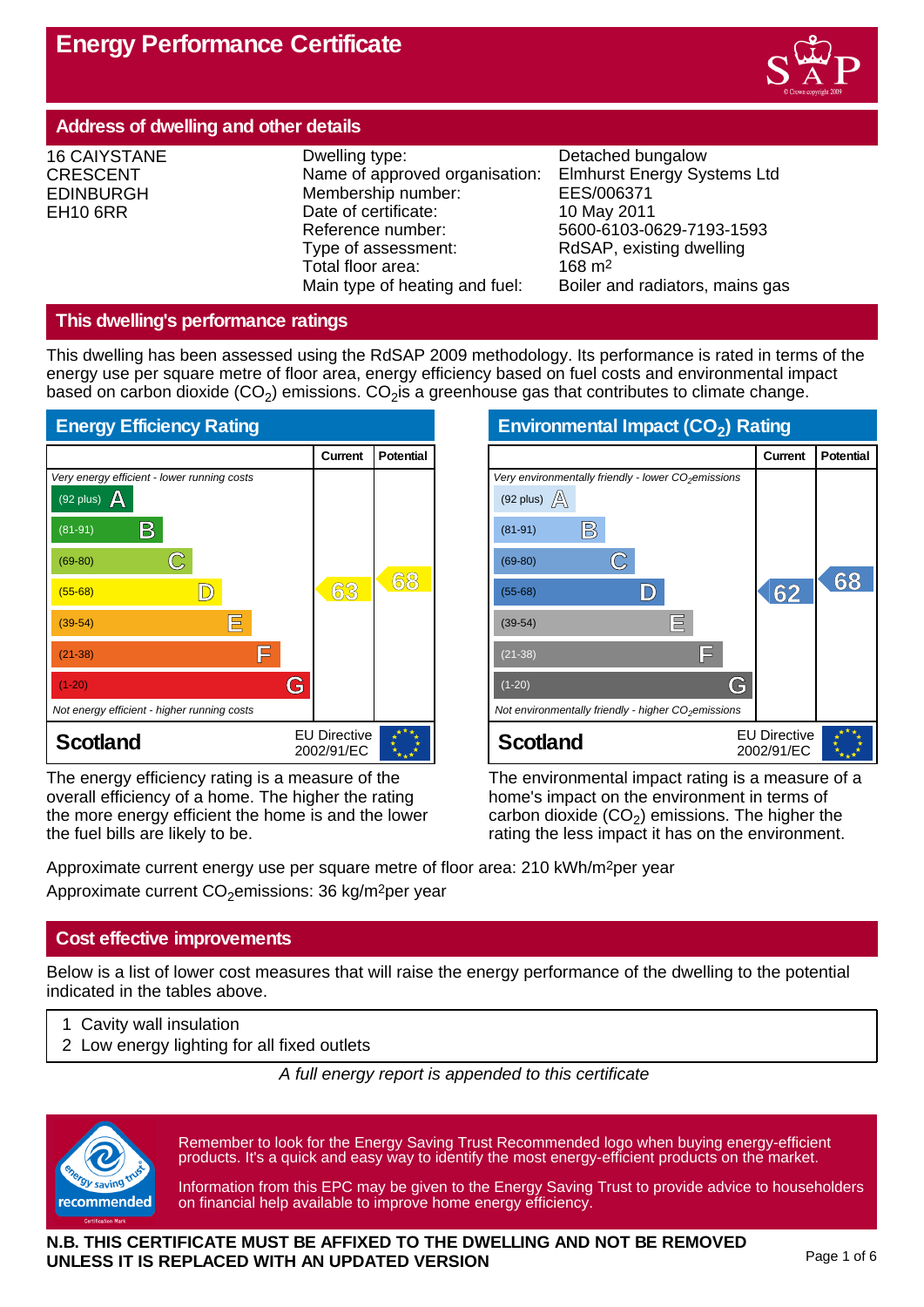# **Energy Report**



The Energy Performance Certificate and Energy Report for this dwelling were produced following an energy assessment undertaken by a member of Elmhurst Energy Systems Ltd. This is an organisation which has been approved by the Scottish Ministers. The certificate has been produced under the Building (Scotland) Amendment Regulations 2006 and a copy of the certificate and this energy report have been lodged on a national register.

| Assessor's name:           | Mr. Stephen Droop                                      |
|----------------------------|--------------------------------------------------------|
| Company name/trading name: | <b>DEA Lothian</b>                                     |
| Address:                   | 32 Dirleton Avenue North Berwick East Lothian EH39 4BQ |
| Phone number:              | 01620 893145                                           |
| Fax number:                | [fax]                                                  |
| E-mail address:            | stephen@dealothian.co.uk                               |
| Related party disclosure:  | No related party                                       |

# **Estimated energy use, carbon dioxide (CO<sup>2</sup> ) emissions and fuel costs of this home**

|                          | Potential<br>Current            |                                 |
|--------------------------|---------------------------------|---------------------------------|
| Energy use               | 210 kWh/m <sup>2</sup> per year | 178 kWh/m <sup>2</sup> per year |
| Carbon dioxide emissions | 6.0 tonnes per year             | 5.1 tonnes per year             |
| Lighting                 | £109 per year                   | £67 per year                    |
| Heating                  | £1068 per year                  | £923 per year                   |
| Hot water                | £120 per year                   | £120 per year                   |

The figures in the table above have been provided to enable prospective buyers and tenants to compare the fuel costs and carbon emissions of one home with another. To enable this comparison the figures have been calculated using standardised running conditions (heating periods, room temperatures, etc.) that are the same for all homes, consequently they are unlikely to match an occupier's actual fuel bills and carbon emissions in practice. The figures do not include the impacts of the fuels used for cooking or running appliances, such as TV, fridge etc.; nor do they reflect the costs associated with service, maintenance or safety inspections. Always check the certificate date because fuel prices can change over time and energy saving recommendations will evolve.

## **About the building's performance ratings**

The ratings on the certificate provide a measure of the buildings overall energy efficiency and its environmental impact, calculated in accordance with a national methodology that takes into account factors such as insulation, heating and hot water systems, ventilation and fuels used.

Not all buildings are used in the same way, so energy ratings use standard occupancy assumptions which may be different from the specific way you use your home.

Buildings that are more energy efficient use less energy, save money and help protect the environment. A building with a rating of 100 would cost almost nothing to heat and light and would cause almost no carbon emissions. The potential ratings in the certificate describe how close this building could get to 100 if all the cost effective recommended improvements were implemented.

## **About the impact of buildings on the environment**

One of the biggest contributors to global warming is carbon dioxide. The way we use energy in buildings causes emissions of carbon. The energy we use for heating, lighting and power in homes produces over a quarter of the UK's carbon dioxide emissions and other buildings produce a further one-sixth.

The average household causes about 6 tonnes of carbon dioxide every year. Adopting the recommendations in this report can reduce emissions and protect the environment. You could reduce emissions even more by switching to renewable energy sources. In addition there are many simple everyday measures that will save money, improve comfort and reduce the impact on the environment. Some examples are given at the end of this report.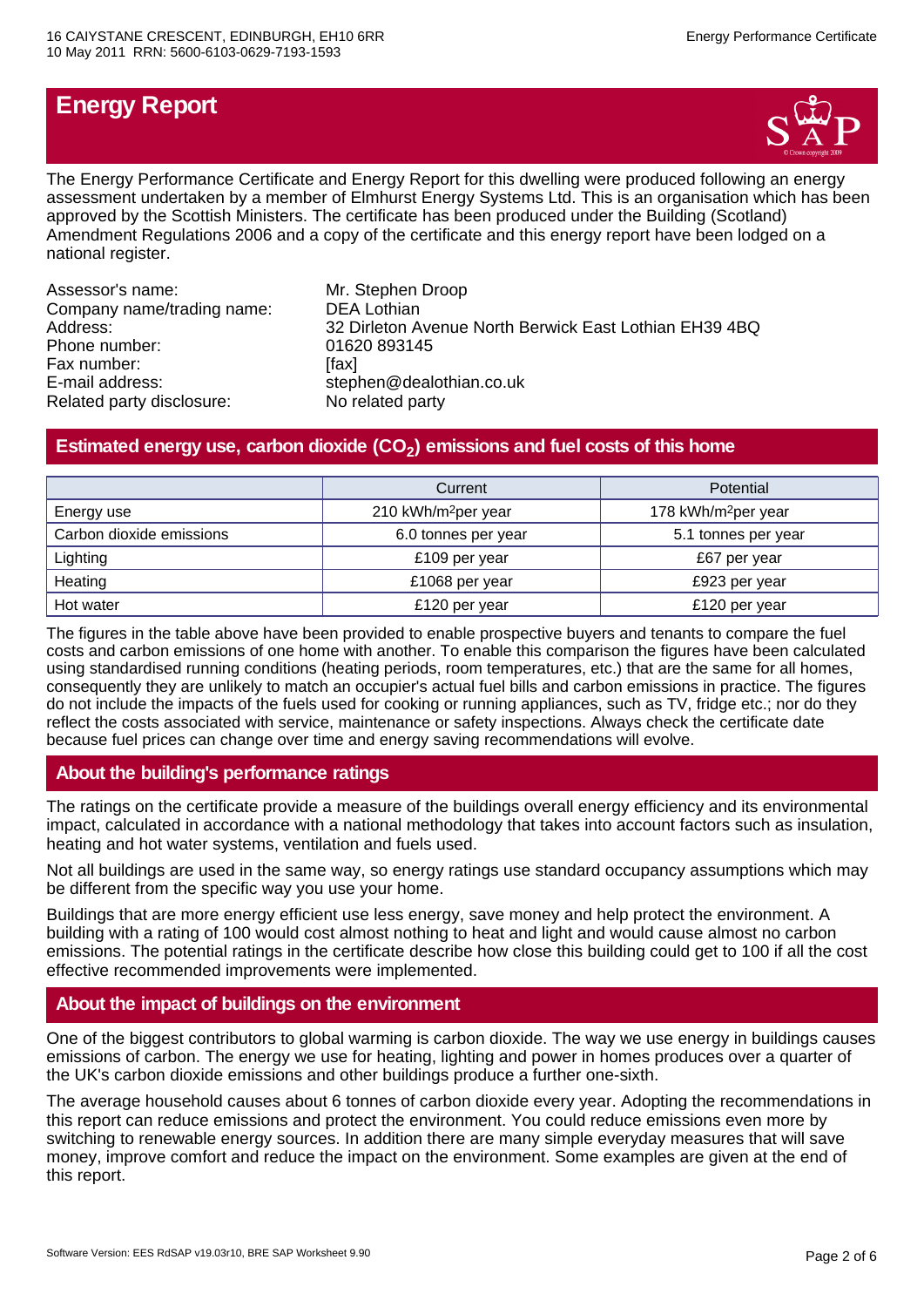## **Summary of this home's energy performance related features**

The table below gives an assessment of the key individual elements that have an impact on this home's energy and environmental performance. Each element is assessed by the national calculation methodology; 1 star = very poor (least efficient), 2 stars = poor, 3 stars = average, 4 stars = good and 5 stars = very good (most efficient). The assessment does not take into consideration the physical condition of any element. 'Assumed' means that the insulation could not be inspected and an assumption has been made in the methodology based on age and type of construction

| Element                                 |                                                 | Current performance      |               |  |
|-----------------------------------------|-------------------------------------------------|--------------------------|---------------|--|
|                                         | Description                                     | <b>Energy Efficiency</b> | Environmental |  |
| Walls                                   | Cavity wall, as built, no insulation (assumed)  | ★★☆☆☆                    | ★★☆☆☆         |  |
| Roof                                    | Pitched, 75 mm loft insulation                  | ★★★☆☆                    | ★★★☆☆         |  |
|                                         | Roof room(s), ceiling insulated                 | ★★★★☆                    | ★★★★☆         |  |
| Floor                                   | To unheated space, limited insulation (assumed) |                          |               |  |
| Windows                                 | Fully double glazed                             | ★★★☆☆                    | ★★★☆☆         |  |
| Main heating                            | Boiler and radiators, mains gas                 | ★★★★☆                    | ★★★★☆         |  |
| Main heating controls                   | Programmer, room thermostat and TRVs            | ★★★★☆                    | ★★★★☆         |  |
| Secondary heating                       | Room heaters, wood logs                         |                          |               |  |
| Hot water                               | From main system                                | ★★★★☆                    | ★★★★☆         |  |
| Lighting                                | Low energy lighting in 37% of fixed outlets     | ★★★☆☆                    | ★★★☆☆         |  |
| <b>Current energy efficiency rating</b> |                                                 | D <sub>63</sub>          |               |  |
|                                         | Current environmental impact $(CO2)$ rating     |                          | D 62          |  |

# **Low and zero carbon energy sources**

These are sources of energy (producing or providing electricity or hot water) which emit little or no carbon dioxide into the atmosphere. The following are provided for this home:

• Biomass secondary heating

## **Renewable Heat Incentive**

You could receive 20 years of RHI payments and help reduce carbon emissions by replacing your existing heating system with one that generates renewable heat and, where appropriate, having your loft insulated to 150 mm and cavity walls filled. The energy required for space and water heating shown below would form the basis of the payments. The Department of Energy and Climate Change has up-to date information on technologies supported and the support levels at www.decc.gov.uk/rhi.

This dwelling: Loft insulation less than 150 mm, Cavity walls not insulated

| Heat demand for RHI          | Existing dwelling | With loft<br>insulation only | With cavity<br>insulation only | With loft and<br>cavity insulation |
|------------------------------|-------------------|------------------------------|--------------------------------|------------------------------------|
| Space heating (kWh per year) | 26.139            | 25.651                       | 21.971                         | 21.452                             |
| Water heating (kWh per year) | 3.108             |                              |                                |                                    |

Further information about Energy Performance Certificates and Energy Reports will be found under Frequently Asked Questions at www.energysavingtrust.org.uk/epc-faq.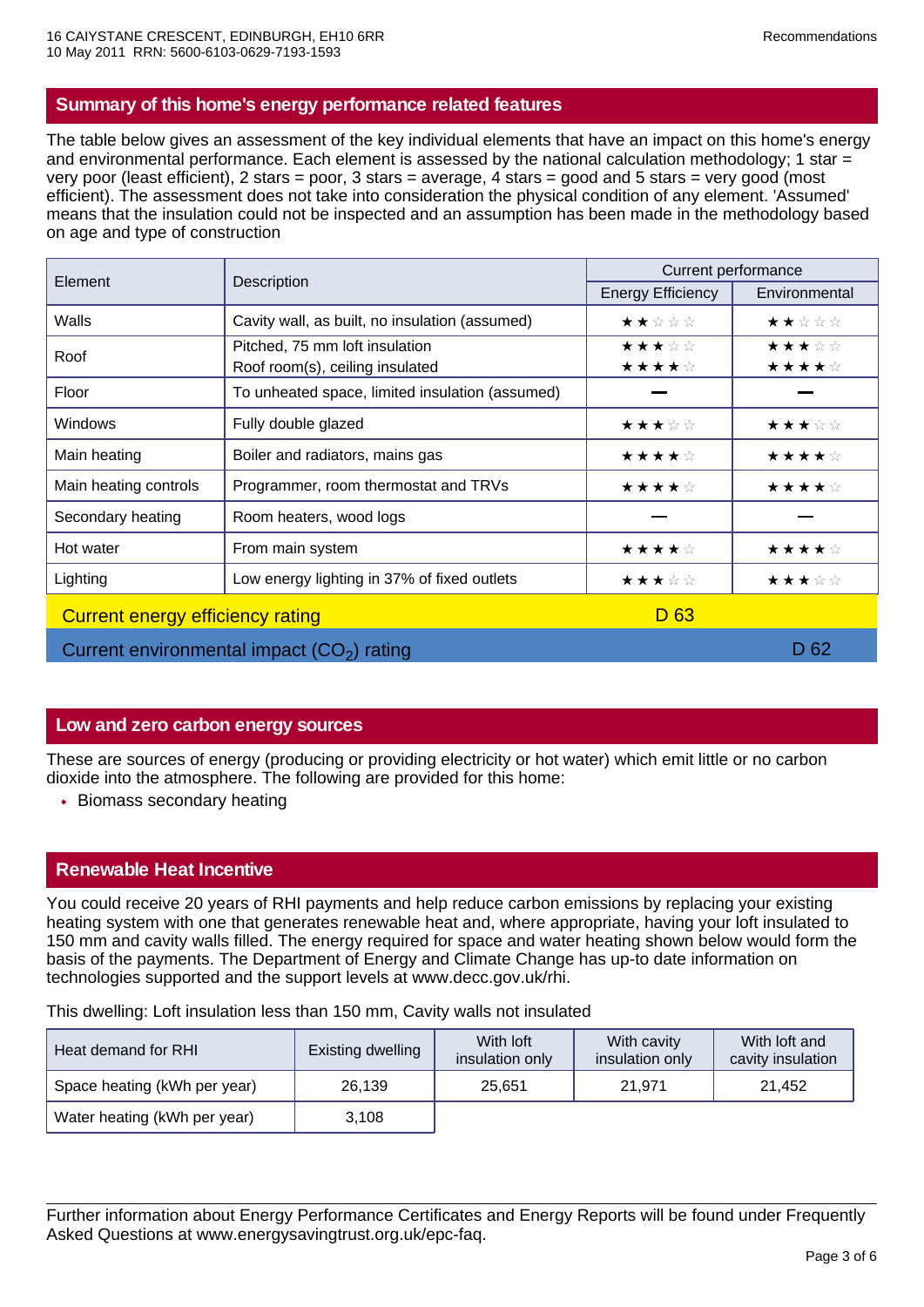## **Recommended measures to improve this homes energy performance**

The measures below are cost effective. The performance ratings after improvement listed below are cumulative, that is they assume the improvements have been installed in the order that they appear in the table. However you should check the conditions in any covenants, warranties or sale contracts, and whether any legal permissions are required such as a building warrant, planning consent or listed building restrictions. The indicative costs are representative for most properties but may not apply in a particular case.

| Lower cost measures                                          | <b>Indicative Cost</b> | <b>Typical savings</b><br>per year | Ratings after improvement |                         |
|--------------------------------------------------------------|------------------------|------------------------------------|---------------------------|-------------------------|
|                                                              |                        |                                    | Energy<br>Efficiency      | Environmental<br>Impact |
| Cavity wall insulation<br>1.                                 | £100 - £300            | £152                               | D 67                      | D 67                    |
| 2 Low energy lighting for all fixed outlets                  | £30                    | £36                                | D 68                      | D 68                    |
| Total                                                        |                        | £188                               |                           |                         |
| D <sub>68</sub><br><b>Potential energy efficiency rating</b> |                        |                                    |                           |                         |

Potential environmental impact  $(CO_2)$  rating  $D \ 68$ 

# **Further measures to achieve even higher standards**

The further measures listed below should be considered in addition to those already specified if aiming for the highest possible standards for this home. Some of these measures may be cost-effective when other building work is being carried out such as an alteration, extension or repair. Also they may become cost-effective in the future depending on changes in technology costs and fuel prices. However you should check the conditions in any covenants, warranties or sale contracts, and whether any legal permissions are required such as a building warrant, planning consent or listed building restrictions. The indicative costs are representative for most properties but may not apply in a particular case.

| 3 Solar water heating                        | £4,000 - £6,000     | £37  | C <sub>69</sub> | C <sub>69</sub> |
|----------------------------------------------|---------------------|------|-----------------|-----------------|
| 4 Solar photovoltaic panels, 2.5 kWp         | $E11,000 - E20,000$ | £207 | C 75            | C 75            |
| Enhanced energy efficiency rating<br>C 75    |                     |      |                 |                 |
| Enhanced environmental impact $(CO2)$ rating |                     |      |                 | C 75            |

Improvements to the energy efficiency and environmental impact ratings will usually be in step with each other. However, they can sometimes diverge because reduced energy costs are not always accompanied by a reduction in carbon dioxide  $(CO<sub>2</sub>)$  emissions.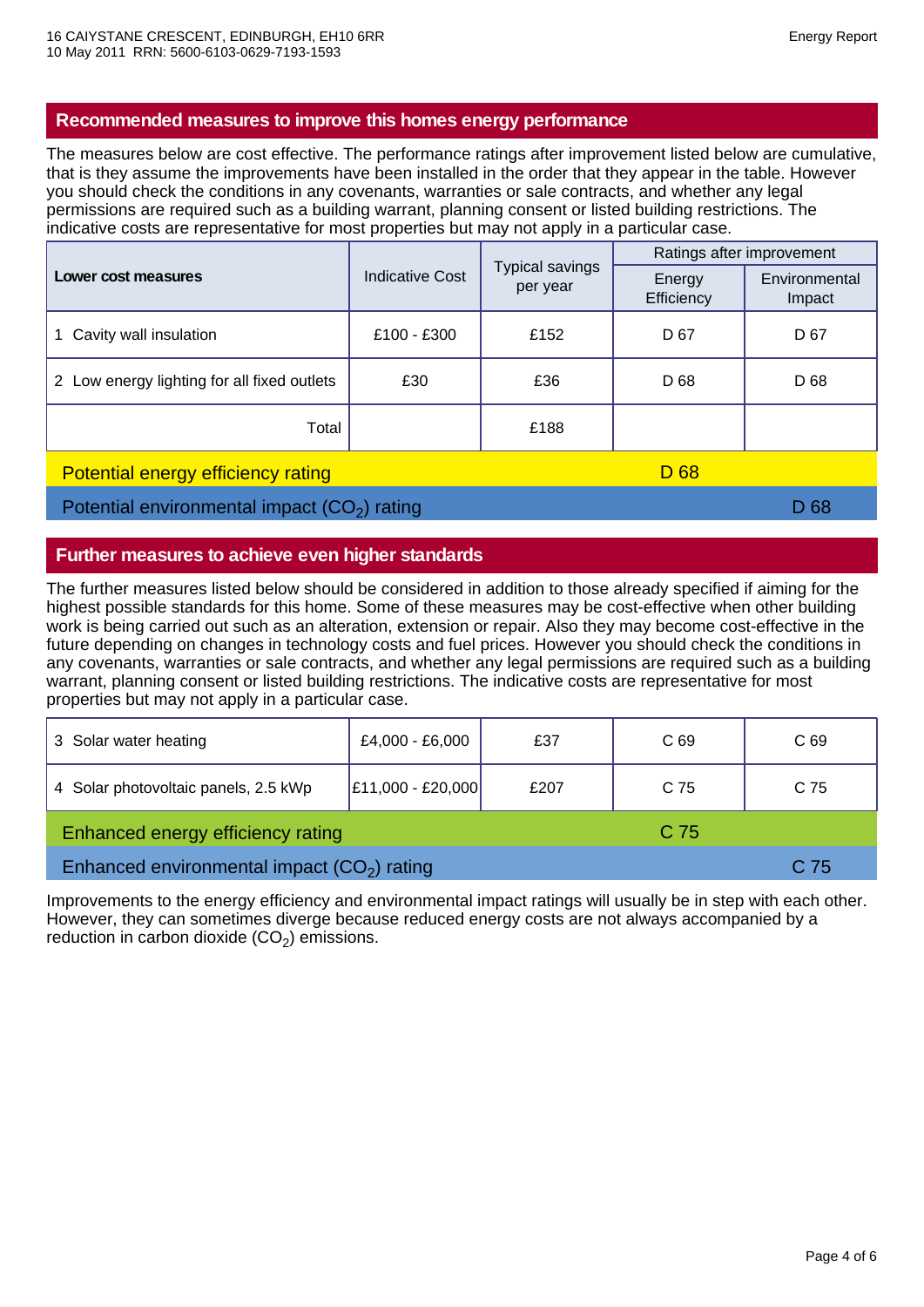## **About the cost effective measures to improve this home's performance ratings**

If you are a tenant, before undertaking any work you should check the terms of your lease and obtain approval from your landlord if the lease either requires it, or makes no express provision for such work.

#### **Lower cost measures**

These measures are relatively inexpensive to install and are worth tackling first. The indicative costs of measures included earlier in this EPC include the costs of professional installation in most cases. Some of them may be installed as DIY projects. DIY is not always straightforward, and sometimes there are health and safety risks, so take advice before carrying out DIY improvements.

#### **1 Cavity wall insulation**

Cavity wall insulation, to fill the gap between the inner and outer layers of external walls with an insulating material, reduces heat loss; this will improve levels of comfort, reduce energy use and lower fuel bills. The insulation material is pumped into the gap through small holes that are drilled into the outer walls, and the holes are made good afterwards. As specialist machinery is used to fill the cavity, a professional installation company should carry out this work, and they should carry out a thorough survey before commencing work to ensure that this type of insulation is suitable for this home and its exposure. They should also provide a guarantee for the work and handle any building standards issues. Further information about cavity wall insulation and details of local installers can be obtained from the National Insulation Association (www.nationalinsulationassociation.org.uk).

#### **2 Low energy lighting**

Replacement of traditional light bulbs with energy saving recommended ones will reduce lighting costs over the lifetime of the bulb, and they last up to 12 times longer than ordinary light bulbs. Also consider selecting low energy light fittings when redecorating; contact the Lighting Association for your nearest stockist of Domestic Energy Efficient Lighting Scheme fittings.

## **About the further measures to achieve even higher standards**

Further measures that could deliver even higher standards for this home. You should check the conditions in any covenants, planning conditions, warranties or sale contracts before undertaking any of these measures. If you are a tenant, before undertaking any work you should check the terms of your lease and obtain approal from your landlord if the lease either requires it, or makes no express provision for such work.

#### **3 Solar water heating**

A solar water heating panel, usually fixed to the roof, uses the sun to pre-heat the hot water supply. This will significantly reduce the demand on the heating system to provide hot water and hence save fuel and money. Building regulations may apply to this work. You could be eligible for Renewable Heat Incentive payments which could appreciably increase the savings beyond those shown on your EPC, provided that both the product and the installer are certified by the Microgeneration Certification Scheme (or equivalent). Details of local MCS installers are available at www.microgenerationcertification.org.

#### **4 Solar photovoltaic (PV) panels**

A solar PV system is one which converts light directly into electricity via panels placed on the roof with no waste and no emissions. This electricity is used throughout the home in the same way as the electricity purchased from an energy supplier. Planning restrictions may apply in certain neighbourhoods and you should check this with the local authority. Building regulations may apply to this work, so it is best to obtain advice from your local authority building standards department and from a suitably qualified electrician. The assessment does not include the effect of any Feed-in Tariff which could appreciably increase the savings that are shown on this EPC for solar photovoltaic panels, provided that both the product and the installer are certified by the Microgeneration Certification Scheme (or equivalent). Details of local MCS installers are available at www.microgenerationcertification.org.